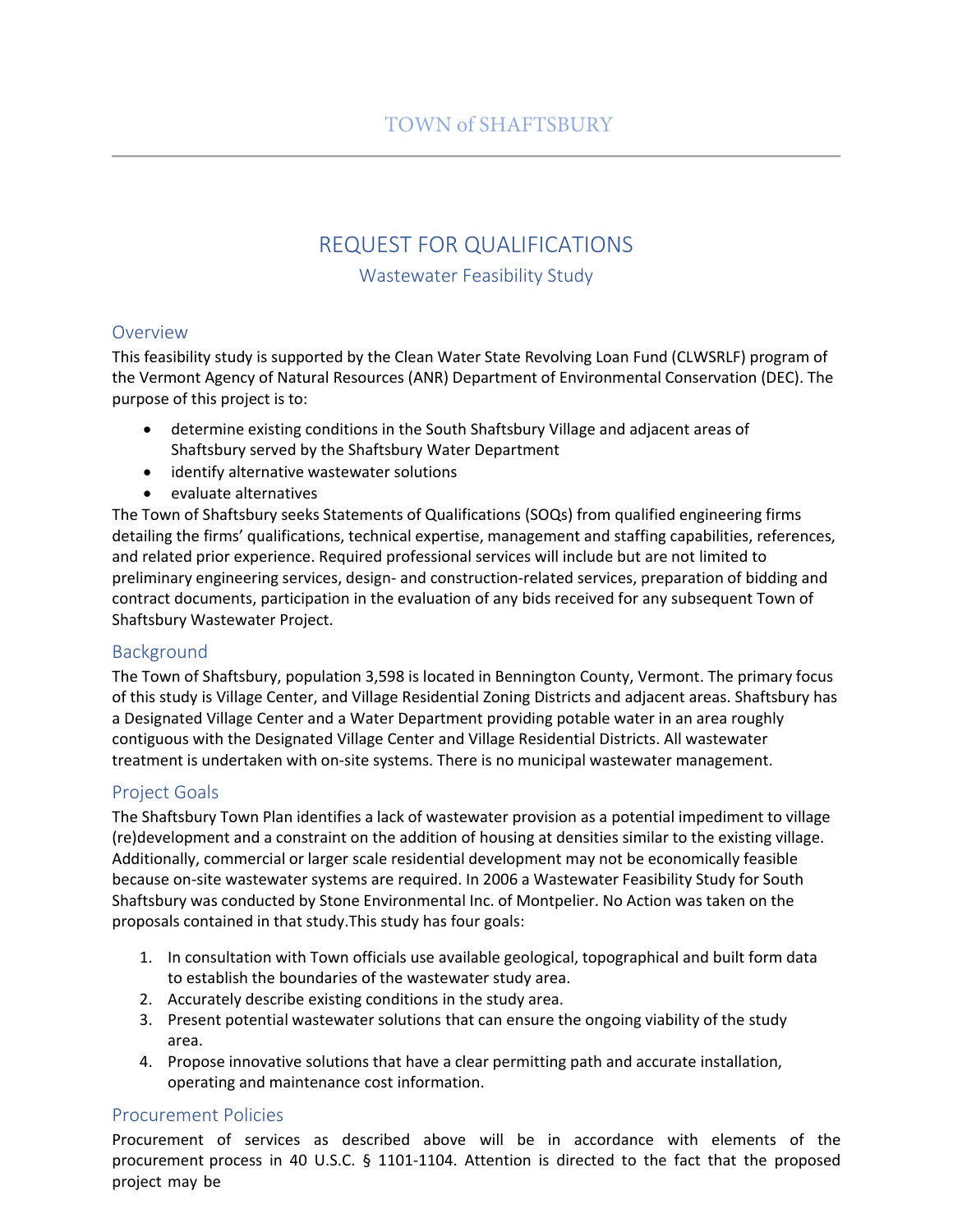undertaken with a variety of Federal and state funds and that all work will be performed in accordance with the regulations issued by such agencies and the State of Vermont pertaining thereto.

#### Response Format and Due Date

A SOQ in pdf format must be submitted via email by 11AM Thursday June 16, 2022 to [administrator@shaftsburyvt.go](mailto:norwichvtplanner@gmail.com)v SOQs or amendments received after this deadline will not be considered. The subject line in the email must read: **Shaftsbury wastewater feasibility study SOQ.**

Submission must be received no later than 11AM Thursday June 16, 2022

Faxed or USPS delivered responses will NOT be accepted

# Evaluation Criteria

Statement of Qualifications will be evaluated in the following areas:

- 1. Firm's Qualifications and Capabilities (30 pts.): This refers to the qualifications of the firm or firms assigned, including area of expertise, technical capabilities.
- 2. Project Team (30 pts.): Qualifications of the professionals (including but not limited to the Project Manager) assigned to this project including technical attributes and relevant staff experience that make them uniquely qualified to undertake this work.
- 3. Past Performance (20 pts.): The quality and relevance of recent studies and projects of similar nature completed by the Consultant.
- 4. Knowledge of Project Area (5 pts.): Experience working in Vermont or in communities similar to Shaftsbury, Vermont.
- 5. Overall Quality of Submittal (15 pts.): This refers to the clarity and organization of the submittal as well as the completeness of the information.

The selection of a consultant shall be made without regard to race, color, sex, age, religion, national origin, or political affiliation. The Town of Shaftsbury is an Equal Opportunity Employer and encourages proposals from qualified Minority or Women Owned Business Enterprises (M/WBE).

# Selection Process

The Town Selectboard will appoint a Selection Committee to review qualifications submitted in response to this RFQ. Utilizing evaluation criteria as outlined above, the Committee will develop a list of qualified consultants that may be invited for an interview by the Committee. The Committee will recommend a preferred consultant to the Selectboard. The Selectboard will approve the final selection. Consultants that accept a contract will be required to register with the Vermont Secretary of State as a Vermont or foreign firm.

Proof of insurance will be required before contracting with the selected consultants. Town of Shaftsbury reserves the right to seek clarification of any statement submitted and to select the firms that are best able to address the project purpose and best promote the public interest, or to reject any and all proposals.